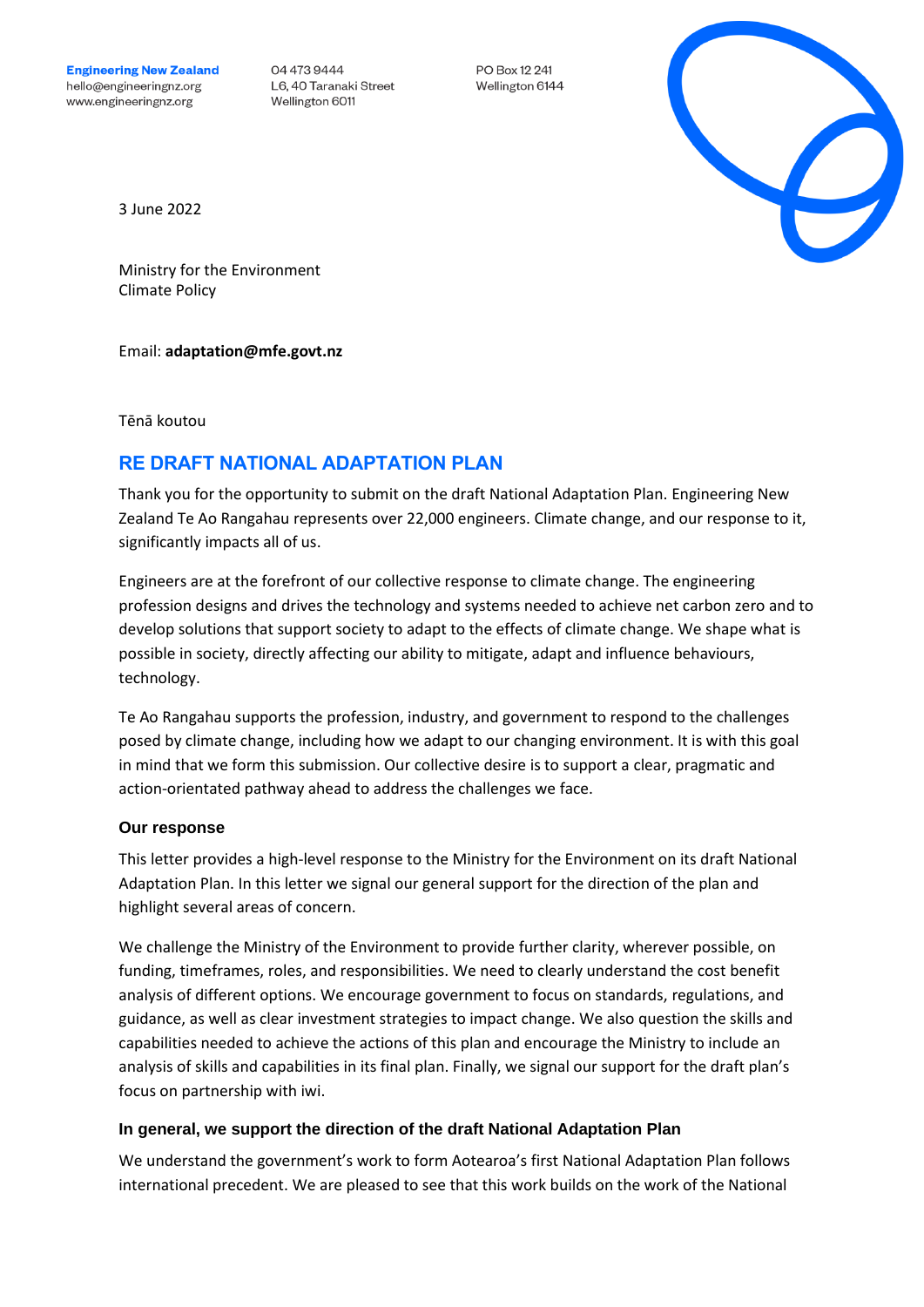Climate Change Risk Assessment for Aotearoa New Zealand and links it to our collective need to address at least the 10 most significant risks Aotearoa will face from climate change. We also encourage the Ministry to take into account risk assessments from different perspectives, including the identification and classification of risk from indigenous perspectives. We recommend **[He](http://www.maramatanga.co.nz/report/he-huringa-huarangi-he-huringa-ao-changing-climate-changing-world)  [huringa āhuarangi, he huringa ao: a changing climate, a changing world](http://www.maramatanga.co.nz/report/he-huringa-huarangi-he-huringa-ao-changing-climate-changing-world)**, a report prepared for Ngā Pae o te Māramatanga by Manaaki Whenua Landcare Research.

Overall, we agree with the focus of the consultation on system-wide actions, the natural environment, homes, buildings and places, infrastructure, communities, and the economy and financial systems. We are also pleased to see the start of national information on frameworks to consider managed retreat.

# **Further information on funding, timeframes, roles, and responsibilities would support our understanding of how the plan will impact work 'on the ground'**

Being the first National Adaptation Plan, we understand that this plan signals a collective shift from inertia to a shared direction of travel. The plan reads as a guidebook to the work government departments are planning to do or have already initiated. While this is useful for us to see, the impact of this for our work 'on the ground' feels distant. We see little assessment of the costs and benefits of each intended action.

In the final Plan, we would encourage more synergy between the recommendations of the Climate Change Adaptation Technical Working Group's **[Adapting to Climate Change in New Zealand](https://environment.govt.nz/publications/adapting-to-climate-change-in-new-zealand-recommendations-from-the-climate-change-adaptation-technical-working-group/)** and the draft Plan, namely that scientific evidence leads to a clear analysis of options and intended outcomes. One example of this is that the plan does not give much prominence to the fluctuation of the ground water table and salinity intrusion (part of sea level rise), two other climate change related issues.

There is a sense of disconnect and "lag" between central government decisions and actions and what is happening on the ground. We encourage the final Plan to consider a focus on more decentralisation to provide resources, direction, and empowerment at the local level to allow onthe-ground actors like council, communities, and practitioners act as fast as needed. It is probably more appropriate for the Plan to be a central point of coordination to support local actors.

Some delivery dates are given in the plan; however, many are vague, and it is hard to understand roles, responsibilities, and accountabilities. For example, within the homes building and places section of the report, commitment is made to ensure minimum regulatory requirements for buildings take into account future climate data (page 58). The dates for this work are between 2024 and 2028. This action has the potential to significantly impact the work of engineers and support the future resiliency of Aotearoa's built environment, but it is a long way off, with a status of 'proposed'. As we will comment further, it is our view that one of the biggest levers available to impact change is regulation, particularly the Building Code.

Uncertainty on many of the actions makes us query who is ultimately responsible for ensuring work is undertaken under this plan and within what timeframes and with what resources. This is unhelpful as we are currently struggling to respond to the challenges of needing to build homes,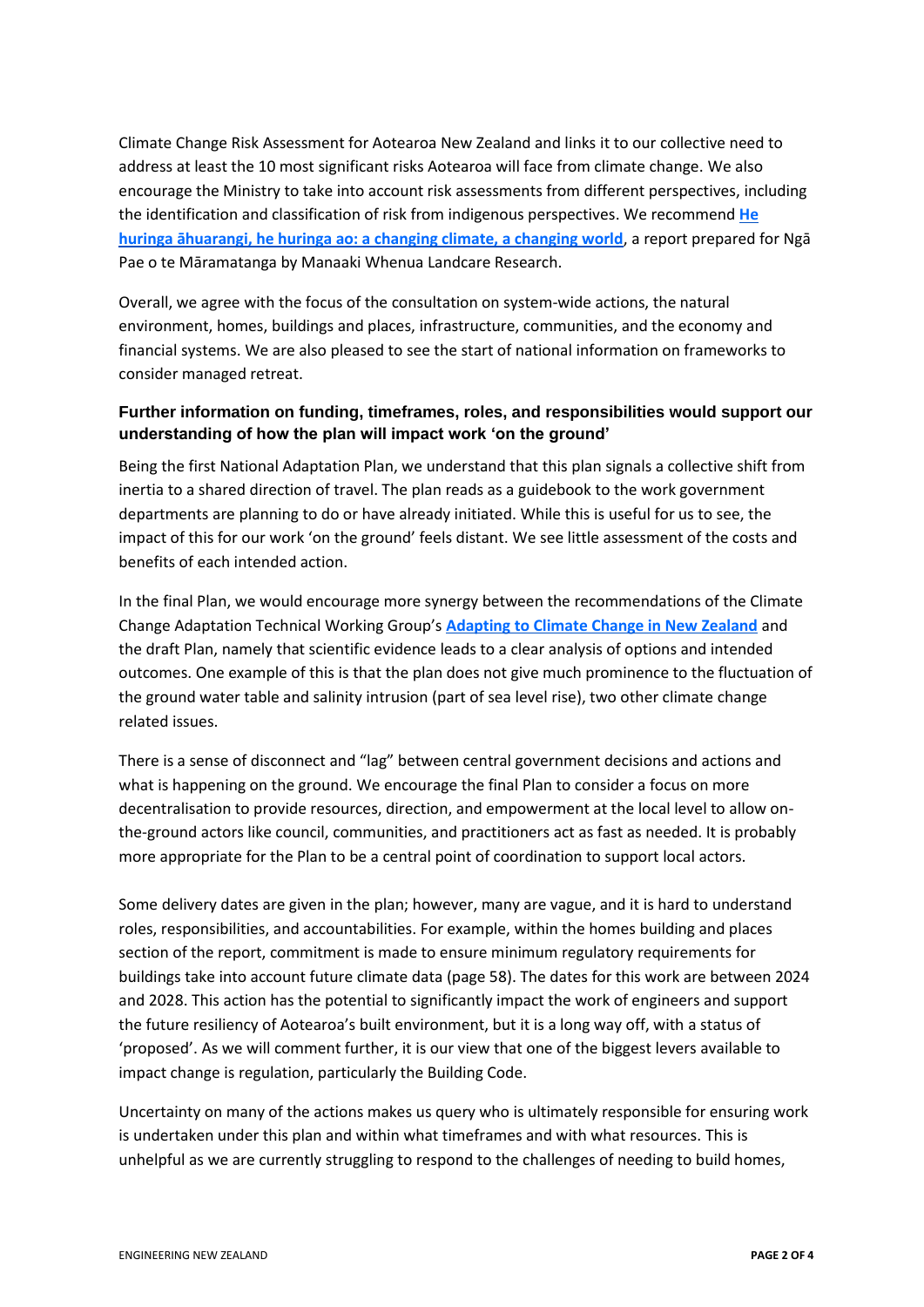buildings, and infrastructure to see us through many of the accelerated environmental changes ahead.

The draft Plan, and supplementary documents, focus on retreat without clarity on what we need to advance. So, while the case for change in the draft National Adaptation Plan is clear, delivery is uncertain. We therefore encourage the Ministry for the Environment to be clearer in its final plan on funding, timeframes, roles, responsibilities, and accountabilities.

# **Focus on standards, regulations, and guidance**

Standards, regulations, and guidance change the behaviour of industry. We therefore encourage government to focus on these to impact change, particularly in the built environment. It is our view that the plan's focus on standards, regulations (particularly the Building Code) and guidance documents should be strengthened. We know a lot about what is needed to support resilience and adaptive capacity, but we need this disseminated into the standards, regulations and guidance documents that shape our work. These documents provide clarity to all industry players on expectations and reduce arbitration in projects, where resiliency is often completing with the need to drive costs down or meet other client demands.

To this end, we are pleased to see the commitment of Te Waihanga (page 66) to scope a resilience standard or code for infrastructure. We support this work and look forward to the outcomes of it.

We encourage this sort of action under the homes, buildings, and places section of the plan. Our view is that work to strengthen adaptative capacity principles in standards, regulation and guidance will strengthen our ability to design and build more resilient homes and buildings, fit for the challenges of climate change adaptation.

Reviewing and updating the Building Act, Code, standards, and guidance documents will need a different approach to the status quo. Climate change brings forth a series of uncertainties in impacts, risk, and cascading risks. Regulations need to be developed that accommodate these uncertainties. We need to consider flexible designs, liability impacts and designing for unknown (and unprecedented) risk. We also need consistent ways of measuring the impacts of the actions undertaken.

### **Clear investment strategies**

We support the plan's focus on investment planning, particularly regarding the integration of adaptation into Treasury decisions on infrastructure (page 66).

We note that the infrastructure section highlights investment in public transport and active transport, as well as progress on the rail network investment programme (pages 68-69). As we have written in other submissions to government, we are strongly supportive of these actions, as are professionals working in these industries. Progress against these plans is welcomed and supported.

### **Skills and capability**

The draft National Adaptation Plan makes little mention of the skills and capabilities needed to enact the plan, across government, industry, and iwi. We are very concerned that this is not addressed.